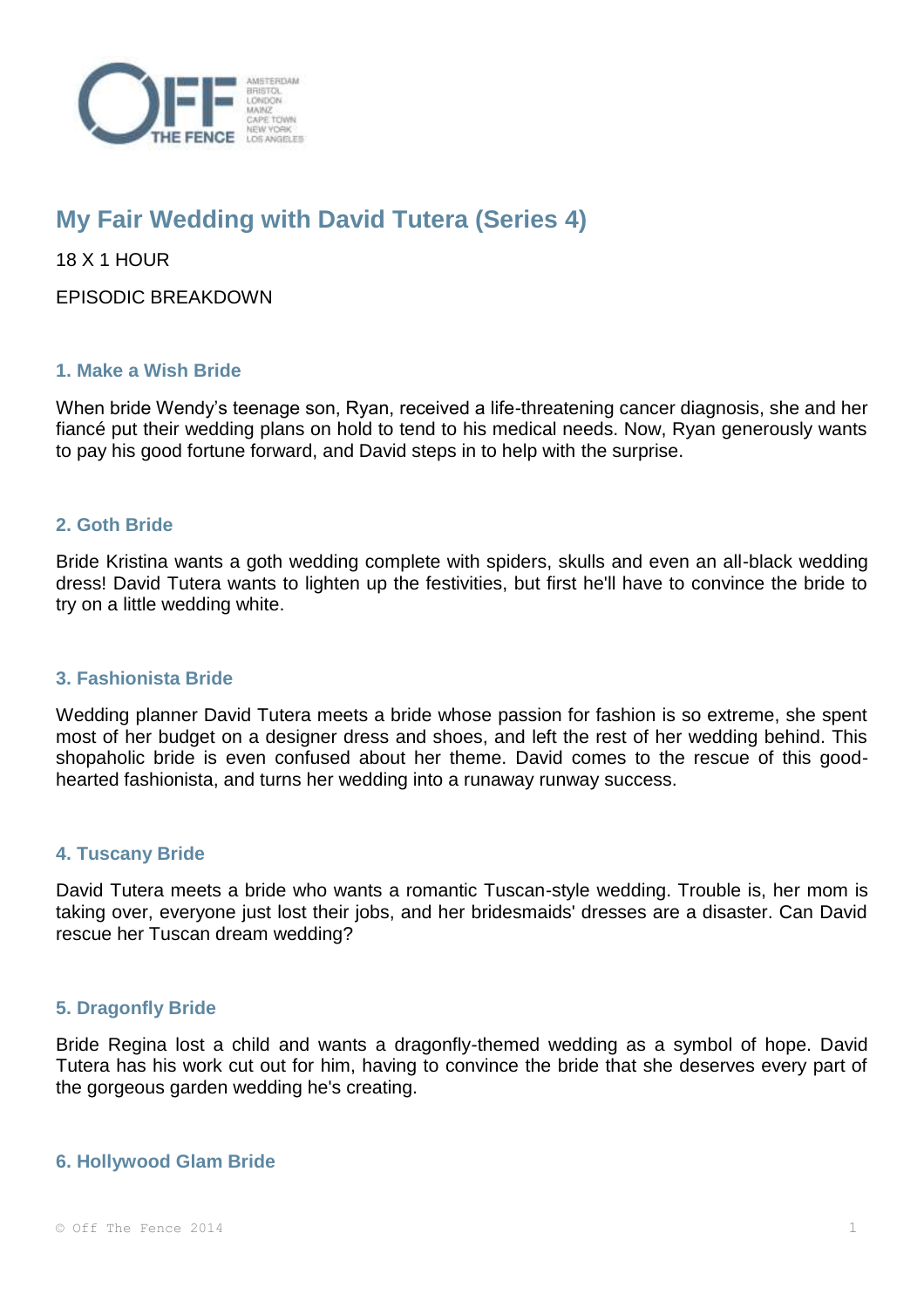Bride Benita is an actress that wants a Hollywood Glam wedding, but she's procrastinated on all the details. Wedding planner David Tutera takes his bride and groom back in time with fashions from the 40s, 50s and 60s. Can he pull together a swinging, classy affair in time for this bride and groom to say I do?

## **7. April in Paris Bride**

Wedding cake is important to every bride. But wedding planner David Tutera knows it has a deeper meaning to bride Kristina, who has struggled with an eating disorder. Kristina's fiancé wouldn't marry her until she was able to eat and enjoy the cake at their wedding. Now that Kristina is healthy, it's time to plan her April in Paris wedding.

## **8. Motown Bride**

Bride Sashani dreamed of being a pop star. Now she wants a Motown wedding. But her bridesmaids' dresses make the bridesmaids' look like Santa's helpers, and her design is a disaster! David Tutera creates a triple platinum event, featuring over-the-top sequined gowns, wall-to-wall music, and a Grammy-award- winning star!

## **9. Picnic Wedding Bride**

Bride Danica planned a perfect red and white picnic for her wedding to firefighter Bryan. But she's having trouble feeling like a true bride without her mom, who died five years ago. Danica hasn't had the heart to shop for a bridal gown. She has apple pie on the menu, but no cake. And without a venue, this picnic wedding is in trouble!

## **10. Hawaiian Luau Bride**

Bride Kristin went from a size 24 to a size 6 after having a stroke. Her fiancé stayed by her side through it all! Now, Kristin wants her wedding to feel like she's at a Hawaiian luau. But her theme has become as tacky as a tiki torch. David Tutera decides to show off his bride's new figure and her sweet nature, too.

## **11. Shabby Chic Bride**

Bride Candice Marie loves shabby chic. Her wedding theme has plenty of white, sparkle, and homey touches. Her thoughtful fiancé even made a shabby chic chandelier to hang over the sweetheart table. But most important of all to Candice Marie is the picture of her mother she wants to carry in her bridal bouquet.

## **12. Snow White Bride**

Bride Sno E wants a Snow White wedding. But her wedding gown is an old beauty pageant dress, and her venue is a small back yard. David Tutera believes Sno E has found her Prince Charming. So he decides to bring her storybook fantasy to life. It's a magical dream wedding, complete with fairy tale touches in a winter wonderland.